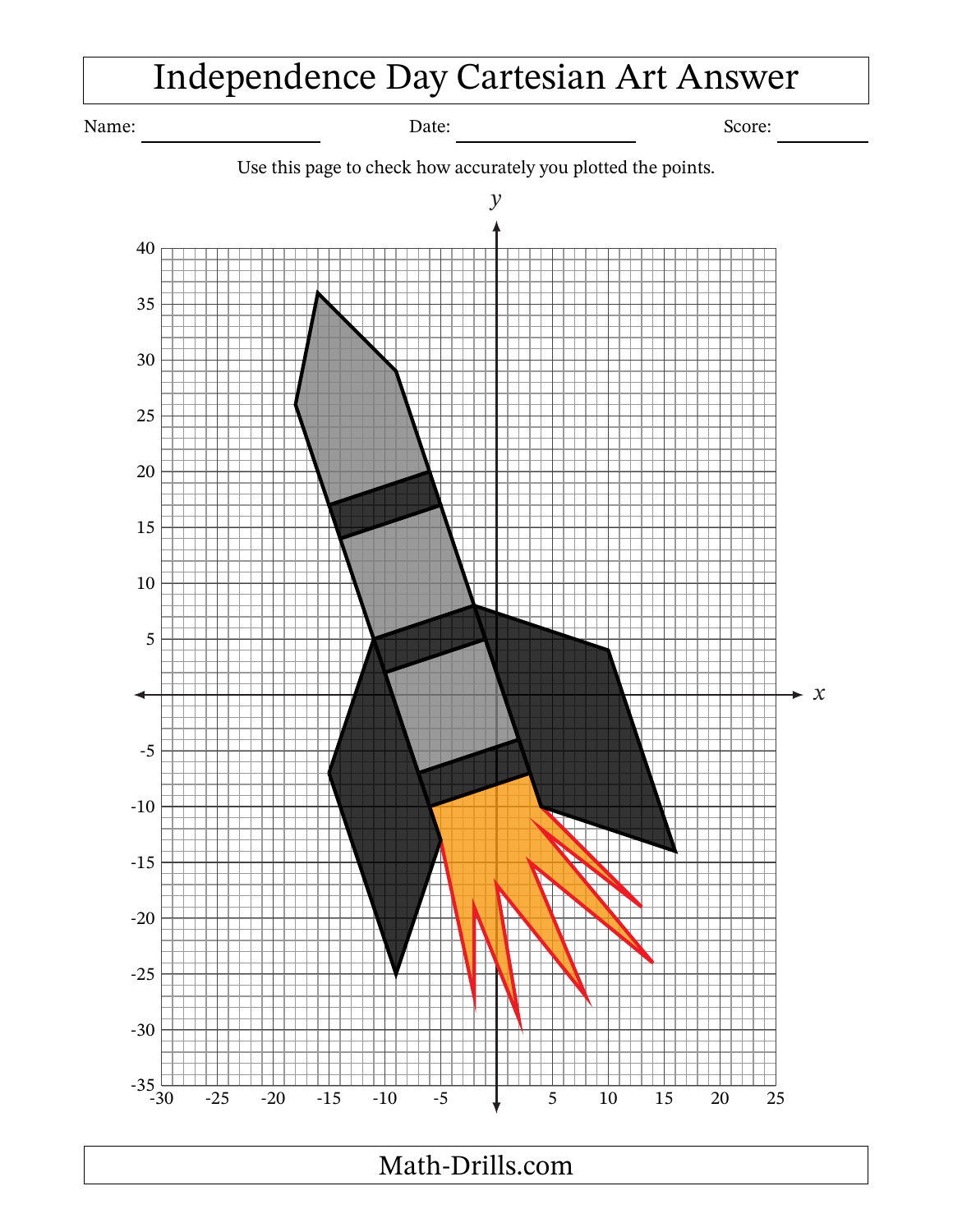## Independence Day Cartesian Art Coordinates

| Name: | Date:                                                                                                              | Score:                                                                                                                             |
|-------|--------------------------------------------------------------------------------------------------------------------|------------------------------------------------------------------------------------------------------------------------------------|
|       | order with line segments. Use the colors shown for best results.                                                   | Plot the coordinate points on this page on a coordinate grid to discover the picture. Join the points in                           |
|       | $(8,27), (0,17), (2,29), (-2,19), (-2,27), (-5,13), (-6,10), (3,7)$                                                | Line 1 {Draw in red; then color the inside orange}: $(3, -7)$ , $(4, -10)$ , $(13, -19)$ , $(4, -12)$ , $(14, -24)$ , $(3, -15)$ , |
|       |                                                                                                                    | Line 2 {Draw in black; then color the inside gray}: (-15,17), (-18,26), (-16,36), (-9,29), (-6,20), (-15,17)                       |
|       | Line 3 {Draw in black; then color the inside gray}: $(-14,14)$ , $(-5,17)$ , $(-2,8)$ , $(-11,5)$ , $(-14,14)$     |                                                                                                                                    |
|       | Line 4 {Draw in black; then color the inside gray}: $(-1,5)$ , $(2,-4)$ , $(-7,-7)$ , $(-10,2)$ , $(-1,5)$         |                                                                                                                                    |
|       | Line 5 {Draw in black; then color the inside black}: $(-6,20)$ , $(-5,17)$ , $(-14,14)$ , $(-15,17)$ , $(-6,20)$   |                                                                                                                                    |
|       | Line 6 {Draw in black; then color the inside black}: $(-11,5)$ , $(-2,8)$ , $(-1,5)$ , $(-10,2)$ , $(-11,5)$       |                                                                                                                                    |
|       | Line 7 {Draw in black; then color the inside black}: $(-7,-7)$ , $(-6,-10)$ , $(3,-7)$ , $(2,-4)$ , $(-7,-7)$      |                                                                                                                                    |
|       | Line 8 {Draw in black; then color the inside black}: $(-15,-7)$ , $(-11,5)$ , $(-5,-13)$ , $(-9,-25)$ , $(-15,-7)$ |                                                                                                                                    |
|       | Line 9 {Draw in black; then color the inside black}: $(-2,8)$ , $(10,4)$ , $(16,-14)$ , $(4,-10)$ , $(-2,8)$       |                                                                                                                                    |